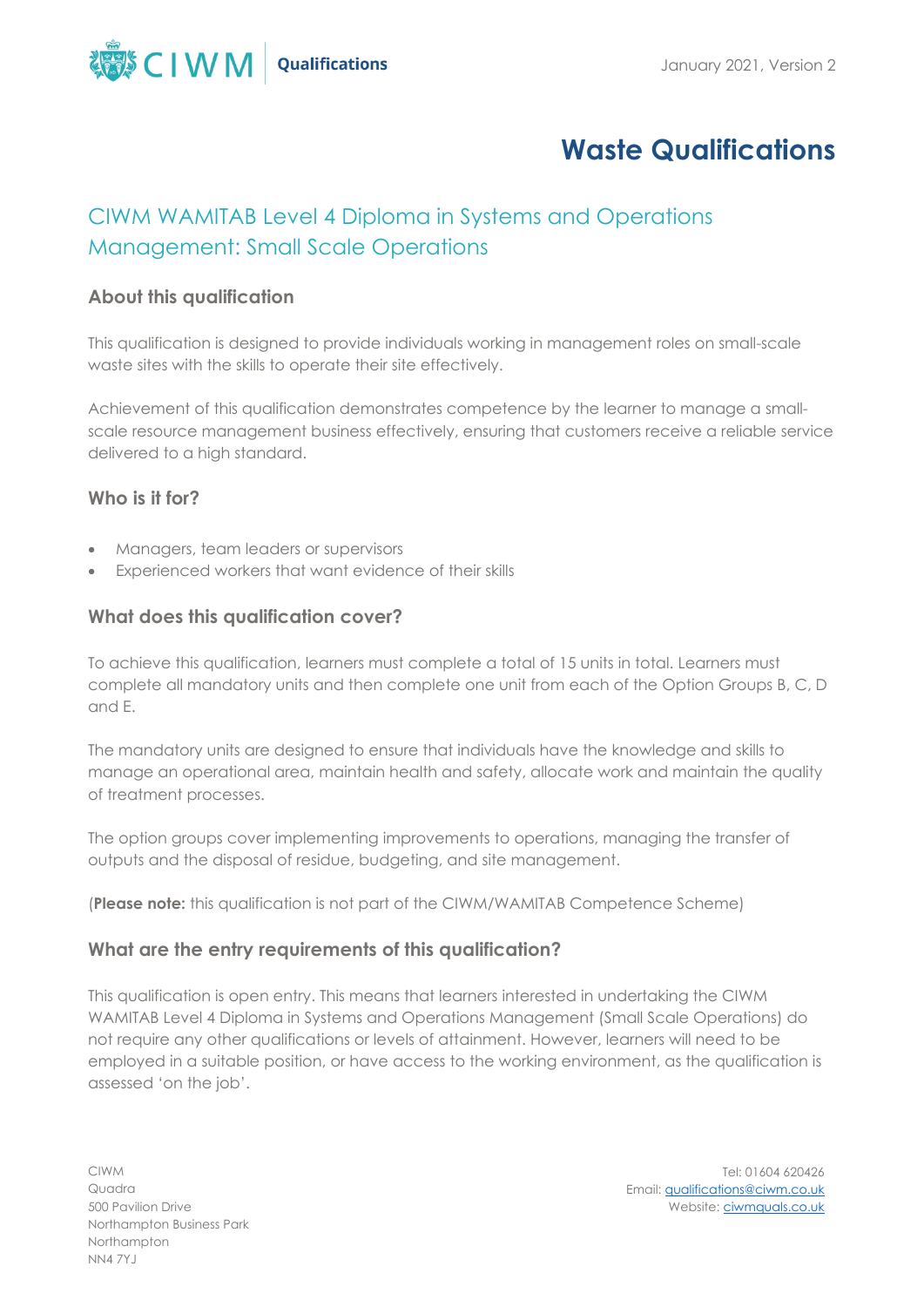

## **What job role could this qualification lead to or support?**

This qualification is ideal for new or experienced people managing waste and resource management operations that require evidence of their competence. It is a flexible qualification that can be tailored to meet the requirements of specific job roles (such as site manager, supervisor, or team leader) in the sector or within a particular organisation.

People already working in relevant roles could be employed by local authorities, waste management companies or third sector (not-for-profit) organisations. This qualification will support the sector to overcome significant skills gaps as 65% of all new business start-ups in the energy production and utilities sector in 2009 were created in the waste management industry, giving an indication of the rapid growth this industry has experienced and the potential demand for this qualification in the future.

## **What are the opportunities for progression to further learning?**

Learners that are interested in advancing their careers through further education can go onto study several qualifications at a higher level, including:

- FdSc Wastes Management
- BSc Wastes Management
- MSc Waste and Resource Management

#### **General Information**

**Guided Learning Hours:** 266\* \*this is the amount of time the average learner is expected to spend in supervised learning and practice, but may vary by learner **Maximum Total Qualification Time:** 445\* **Ofqual Number:** 600/8103/X **CIWM Code:** SSOM4 **Assessment:** Portfolio of evidence **Available in the following countries:** England, Northern Ireland, Scotland, and Wales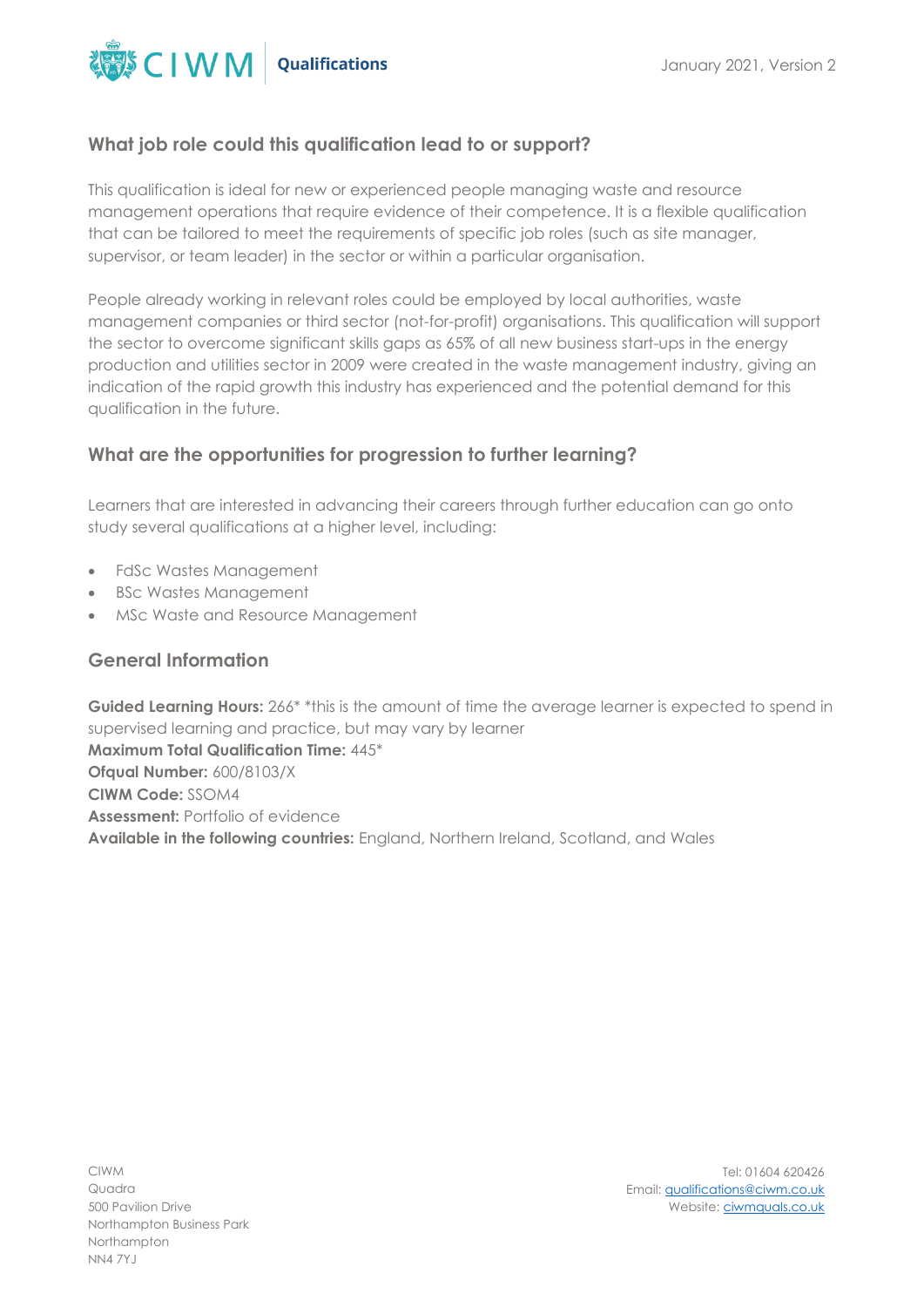

## **Qualification Structure**

Learners must complete a total of 15 units to achieve the qualification. Learners must complete all mandatory units. Learners must then complete one unit from each of the Option Groups B, C, D and E.

#### **Mandatory Group**

| <b>Ofqual</b><br>Code | <b>Title</b>                                                                                                                  | <b>Level</b>             | <b>CIWM</b><br>Unit |
|-----------------------|-------------------------------------------------------------------------------------------------------------------------------|--------------------------|---------------------|
|                       |                                                                                                                               |                          | Code                |
| H/601/6687            | Conduct a health and safety risk assessment of the workplace                                                                  | 3                        | HSS6                |
| M/600/9662            | Work productively with colleagues and stakeholders                                                                            | 5                        | MSCD <sub>2</sub>   |
| M/600/9676            | Support learning and development within own area of<br>responsibility                                                         | $\overline{4}$           | MSCD7               |
| L/602/2077            | Ensure responsibility for actions to reduce risks to health and<br>safety                                                     | 3                        | HSS1W               |
| L/602/0538            | Maintain protection of the environment in facilities used for the<br>processing or storage of recyclables and other materials | $\overline{\mathcal{A}}$ | RA3429              |
| T/504/7304            | Monitor and maintain the quality of treatment processes in an<br>Energy and Utilities Environment                             | $\overline{4}$           | <b>WM86</b>         |
| K/600/9711            | Manage physical resources                                                                                                     | $\overline{A}$           | MSCE8               |
| K/602/1423            | Procedural compliance                                                                                                         | $\overline{4}$           | <b>WM23</b>         |
| Y/602/1062            | Provide leadership in area of responsibility                                                                                  | 5                        | <b>WS05</b>         |
| T/500/4601            | Recruit people for your business                                                                                              | 3                        | OP3                 |
| D/505/9110            | Getting the best out of staff in a business                                                                                   | 3                        | <b>UR86</b>         |

#### **Option Group B**

| <b>Ofqual</b><br>Code | <b>Title</b>                                                | 'Level | <b>CIWM</b><br>Unit<br>Code |
|-----------------------|-------------------------------------------------------------|--------|-----------------------------|
| F/602/0553            | Identify and implement improvements to recycling activities |        | RA3421                      |
| K/602/1504            | Manage improvements to waste management operations          |        | WM9                         |

#### **Option Group C**

| <b>Ofqual</b><br>Code | <b>Title</b>                                                 | Level | <b>CIWM</b><br>Unit<br>Code |
|-----------------------|--------------------------------------------------------------|-------|-----------------------------|
| R/504/7309            | Manage the transfer of outputs and disposal of residues from |       | <b>WM87</b>                 |
|                       | treatment and recovery operations in the waste industry      |       |                             |

CIWM Quadra 500 Pavilion Drive Northampton Business Park Northampton NN4 7YJ

Tel: 01604 620426 Email[: qualifications@ciwm.co.uk](mailto:qualifications@ciwm.co.uk) Website: [ciwmquals.co.uk](https://www.ciwm.co.uk/ciwm/home/ciwm/default.aspx?hkey=95e241b6-a82d-4a99-aae0-a0f49b65d10b)